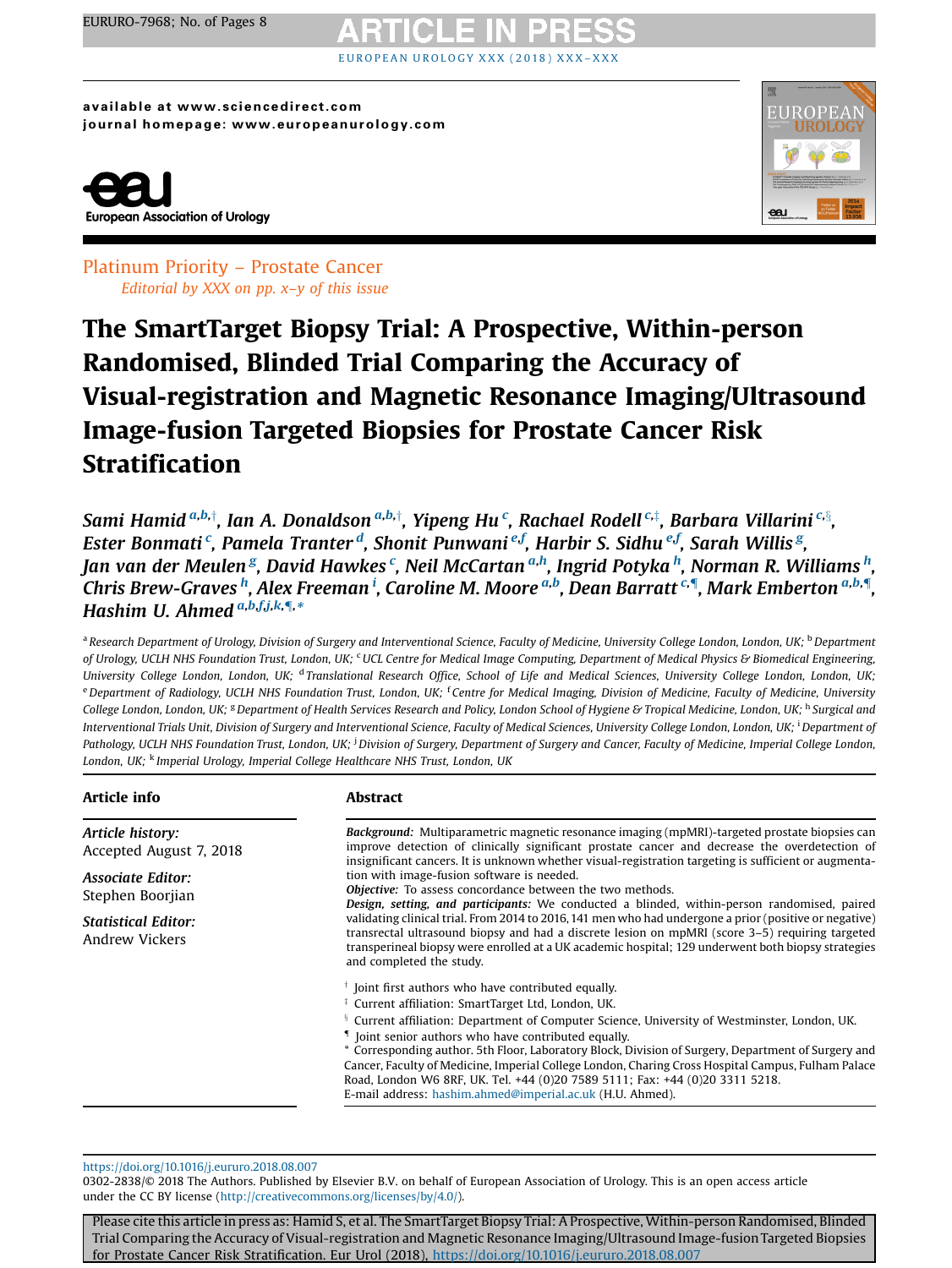EURURO-7968; No. of Pages 8

Keywords: Biopsy Diagnostic imaging Prostatic neoplasms

2 EUROPEAN UROLOGY XXX (2018) XXX-XXX

Intervention: The order of performing biopsies using visual registration and a computer-assisted MRI/ultrasound image-fusion system (SmartTarget) on each patient was randomised. The equipment was reset between biopsy strategies to mitigate incorporation bias.

Outcome measurements and statistical analysis: The proportion of clinically significant prostate cancer (primary outcome: Gleason pattern  $\geq$ 3 + 4 = 7, maximum cancer core length  $\geq$ 4 mm; secondary outcome: Gleason pattern  $\geq$ 4 + 3 = 7, maximum cancer core length  $\geq$ 6 mm) detected by each method was compared using McNemar's test of paired proportions.

Results and limitations: The two strategies combined detected 93 clinically significant prostate cancers (72% of the cohort). Each strategy detected 80/93 (86%) of these cancers; each strategy identified 13 cases missed by the other. Three patients experienced adverse events related to biopsy (urinary retention, urinary tract infection, nausea, and vomiting). No difference in urinary symptoms, erectile function, or quality of life between baseline and follow-up (median 10.5 wk) was observed. The key limitations were lack of parallel-group randomisation and a limit on the number of targeted cores.

Conclusions: Visual-registration and image-fusion targeting strategies combined had the highest detection rate for clinically significant cancers. Targeted prostate biopsy should be performed using both strategies together.

Patient summary: We compared two prostate cancer biopsy strategies: visual registration and image fusion. A combination of the two strategies found the most clinically important cancers and should be used together whenever targeted biopsy is being performed.

© 2018 The Authors. Published by Elsevier B.V. on behalf of European Association of Urology. This is an open access article under the CC BY license ([http://creativecommons.org/licenses/by/](http://creativecommons.org/licenses/by/4.0/) [4.0/](http://creativecommons.org/licenses/by/4.0/)).

### 1. Introduction

Current management strategies for prostate cancer (PC) depend heavily on appropriate risk stratification, for which adequate tumour sampling and localisation are pivotal. The standard 12-core systematic transrectal ultrasound (TRUS) guided prostate biopsy has, however, led to overdiagnosis of indolent cancers in some patients and undersampling in others. Development of multiparametric magnetic resonance imaging (mpMRI) has improved diagnostic sensitivity for clinically significant disease while reducing overdetection of clinically insignificant cancer [1–[3\].](#page-6-0)

Several mpMRI-directed or targeted biopsy methods have been established to improve risk stratification: in-bore targeted biopsies, visual registration (also called cognitive registration, mentally translating mpMRI targets onto realtime ultrasound images), and software-based MRI/ultrasound image-fusion systems overlaying MRI targets onto real-time ultrasound images [\[3\]](#page-6-0). None has yet established superiority in a clinical setting. Whether visual-registration targeting is sufficient or whether it needs augmentation with image-fusion software has been debated [\[4\]](#page-6-0). Smart-Target Biopsy trial (ClinicalTrials.gov NCT02341677) was conducted to compare visual registration with image fusion using a validated [\[5\]](#page-6-0) MRI/ultrasound fusion system developed in our institution (SmartTarget; technical details included in the Supplementary material).

### 2. Patients and methods

### 2.1. Study design and participants

SmartTarget Biopsy was a prospective, blinded, within-person randomised, paired, validating clinical trial designed in accordance with the IDEAL Collaboration recommendations for medical device evaluation [\[6\].](#page-6-0) The study was approved by the London-Dulwich Research Ethics Committee (REF 14/LO/0830) and conducted at University College London Hospital (UCLH). Men with previous mpMRI and TRUS-guided

prostate biopsy with or without a PC diagnosis, referred to UCLH for repeat biopsy for accurate diagnosis and further risk stratification, were screened for the study. Eligibility criteria included a discrete lesion seen on mpMRI with Likert scoring 3, 4, or 5, and no hormone therapy (except 5-alpha reductase inhibitors) within the last 6 mo, previous radiation therapy to the pelvis, PC treatment, or evidence of metastatic or nodal disease outside the prostate. Consecutive eligible patients who provided written consent to the trial were enrolled. The trial was completed in accordance with the protocol.

### 2.2. Intervention and follow-up

Before enrolment in the study, all men underwent mpMRI as standard of care in accordance with the British Society of Urogenital Radiology and European Society of Urogenital Radiology standards [\[7](#page-6-0)–9] in sequences as described in our previous studies [\[1\]](#page-6-0). These procedures were reported in both written and pictorial form by an experienced uroradiologist with access to clinical information. Each lesion was scored using a five-point Likert system, which was our centre standard at the time of study start, and has been shown to be valid and equivalent to Prostate Imaging Reporting and Data System (PI-RADS) version 1. Our study commenced before PI-RADS version 2 [\[10,11\].](#page-6-0)

Each enrolled patient underwent transperineal prostate biopsy under local anaesthetic with the option of sedation and had up to three biopsy samples, each taken using visual estimation and image fusion. Only one lesion was biopsied (the lesion with the highest Likert score, if more than one lesion was present). Biopsies were directed to the target lesion via a 5-mm transperineal grid. Our ethics committee permitted only three needle deployments for each strategy to comply with our prostate biopsy standard operating procedure. Additional samples were collected as clinically indicated but were not analysed for this study. For both biopsy strategies, the grid coordinates were recorded for each needle deployed; each core was potted individually in chronological sequence, and the sequence was recorded.

A different surgeon performed each of the biopsy strategies. The order of the two biopsy procedures was randomised 1:1 to minimise the impact of any visible signs from the first biopsy on the second surgeon. To minimise incorporation bias (bias based on the knowledge of the comparator test results), the equipment was reset by loosening the stepper/ultrasound jig between the two biopsy strategies, requiring the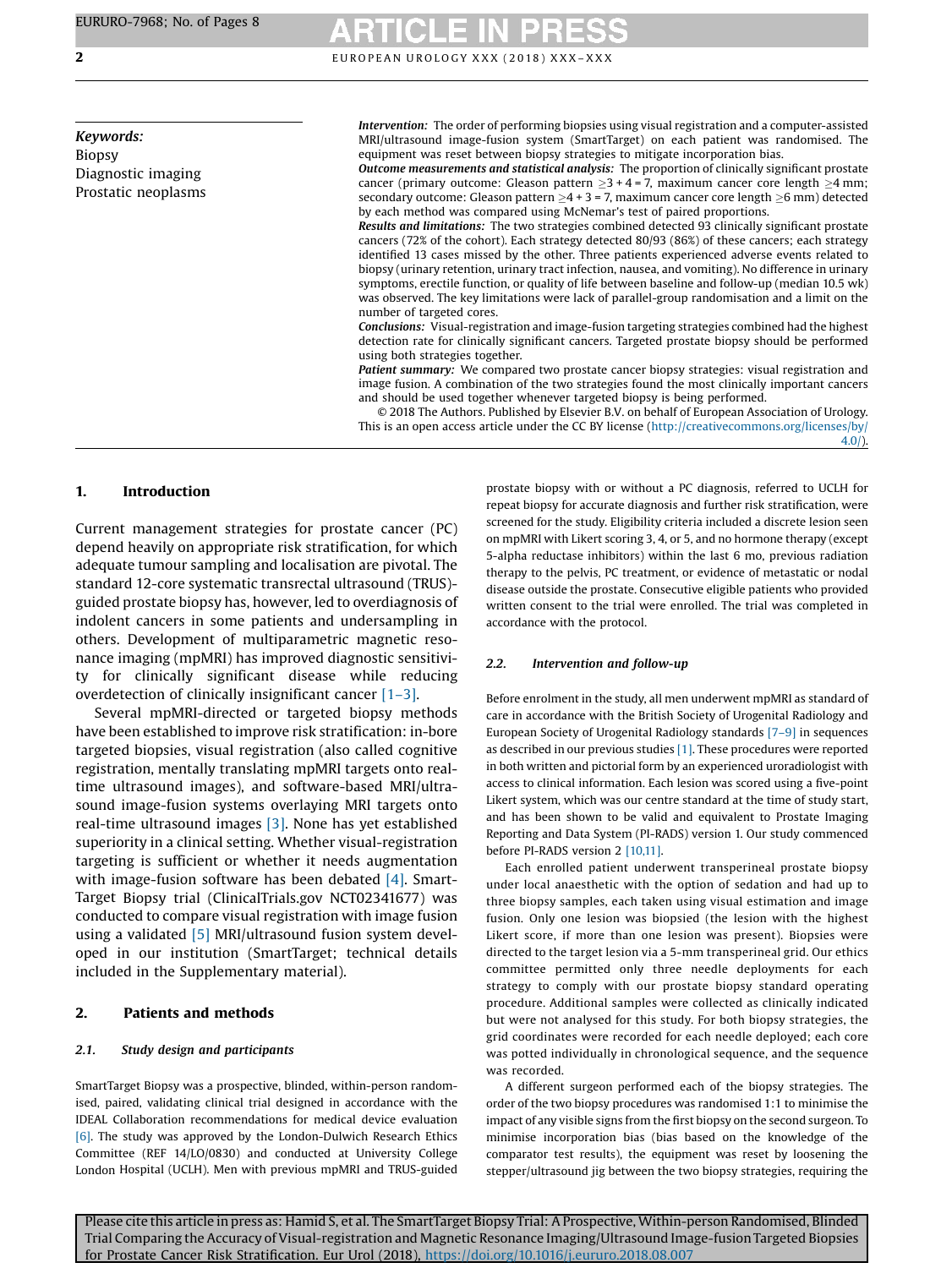$E$  U R O P E AN U ROLOGY XXX (2018) XXX-XX  $\sim$  3

<span id="page-2-0"></span>second operator to appropriately position the probe again. All 14 surgeons were trained in visual-registration targeted biopsy within our longstanding, high-volume programme and on the SmartTarget image-fusion software and platform. Surgeons had access to the images before but not during the procedure. The only information on tumour location during the biopsies was generated by the software for the image-fusion biopsy strategy.

The surgeon performing each procedure was also randomised, based on a binary clinical experience ranking to reduce the effect of experience level as a confounder. The randomisation schedule was generated by the study statistician and blocked in groups of four so that there was a balance in allocation after every 20th patient. The randomisation schedule was kept in the clinical trial unit, concealed from clinical staff at all times. After a check of eligibility criteria, the randomised allocation was provided by telephone and in writing immediately before the procedure. Within-person randomisation (ie, comparison of the two strategies performed on each patient) was used to enable evaluation of the detection rate of each strategy and the effect of combining the two.

Biopsy samples were evaluated by a specialist uropathologist with more than 15 yr of experience and classified according to our validated system (Supplementary Table 1) [\[12\]](#page-7-0). Each patient completed established, validated instruments for the detection of change in genitourinary function, the International Prostate Symptom Score (IPSS) and International Index of Erectile Function—15 questions (IIEF-15) [\[13,14\]](#page-7-0), and the EuroQol—5 Domains—5 Levels (EQ-5D-5L) questionnaire before the procedure, and at 1 and 6 wk after the procedure. Adverse events (AEs) were recorded until 6 wk after the procedure, and serious AEs (SAEs) were reported for 90 d after the procedure.

### 2.3. Outcomes

The prespecified primary outcome was the proportion of men with UCL definition 2 clinically significant disease [\[15\]](#page-7-0) based on image-fusion biopsy versus that based on visual registration. The primary outcome

| Table 1 - Demographic and baseline prostate cancer characteristics |
|--------------------------------------------------------------------|
|--------------------------------------------------------------------|

was therefore Gleason pattern of  $\geq$ 3 + 4 = 7 or cancer core length of  $\geq$ 4 mm in any core. The prespecified secondary outcome was the proportion of men with UCL definition 1 clinically significant disease detected by image-fusion biopsy versus visual-registration biopsy, that is, Gleason pattern of  $\geq$ 4 + 3 = 7 or cancer core length of  $\geq$ 6 mm in any core. Questionnaires and AEs were used to evaluate the quality of life and safety related to performance of both targeting strategies.

#### 2.4. Statistical analysis

Our null hypothesis was that the accuracy of these two biopsy strategies is equivalent, that is, all result pairs are either both positive (a) or both negative (d). Discordant biopsy result pairs are represented by b (visualregistration biopsy positive and image-fusion biopsy negative) or c (visual-registration biopsy negative and image-fusion biopsy positive). For the null hypothesis to be true,  $b/c = 1$ . To determine the required study sample size, an estimate of the proportions of the discordant pairs (b and c) was required. As the results of the two strategies are not independent, a test of match-paired binary responses was selected for the primary statistical analysis. For McNemar's test of paired proportions using the Miettinen normal approximation with a two-sided significance level of 0.05, a sample size of 80 achieves a power of at least 0.80 when the discordant proportions are 0.05 and 0.20 of the total number.

If it is assumed that in 80% of men results from one of the methods were classified as UCL definition 2 clinically significant cancer, then either method would have to classify <65% of men as having UCL definition 2 clinically significant cancer for there to be sufficient power to detect a significant difference. Therefore, sample size was driven by the number of men with clinically significant cancer present on visualregistration targeted biopsies and not by the total number of men biopsied. A preplanned evaluation of significant disease prevalence in the first 50 patients biopsied as of 23 July 2016 determined that the disease prevalence assumption was too high; only 26 (52%) had evidence of clinically significant disease by visual-registration biopsy. Thus, the

| <b>Characteristics</b>                                    |         | N                                        | Median                 |
|-----------------------------------------------------------|---------|------------------------------------------|------------------------|
|                                                           |         |                                          | (Lower/upper quartile) |
| Age $(yr)$                                                |         | 129                                      | 65 (58/69)             |
| $PSA$ (ng/ml)                                             |         | 129                                      | 8.5(5.8/11.8)          |
| Ellipsoid lesion volume $(cc)^a$                          |         | 129                                      | 0.7(0.3/1.3)           |
| Prestudy TRUS-guided biopsy total cancer core length (mm) |         | 35 <sup>b</sup>                          | 3(1/6)                 |
| Prestudy TRUS-guided biopsy ( $N = 95$ ) <sup>c</sup>     |         |                                          |                        |
| Gleason pattern, $n$ (%)                                  |         |                                          |                        |
| $3 + 3$                                                   | 55 (58) |                                          |                        |
| $3 + 4$                                                   | 28(29)  |                                          |                        |
| $4 + 3$                                                   | 5(5)    |                                          |                        |
| Other <sup>d</sup>                                        | 5(5)    |                                          |                        |
| Missing                                                   | 2(2)    |                                          |                        |
| Prestudy multiparametric MRI (N = 129)                    |         |                                          |                        |
| Likert score, $n$ $(\%)$                                  |         | Target location (base/mid/apex), $n$ (%) |                        |
| 3                                                         | 22(17)  | Mid                                      | 45 (35)                |
| 4                                                         | 67 (52) | Base                                     | 27(21)                 |
| 5                                                         | 40 (31) | Apex                                     | 19(15)                 |
| Target location (anterior/posterior), n (%)               |         | Mid & apex                               | 18(14)                 |
| Posterior                                                 | 91 (71) | Base & mid                               | 14(11)                 |
| Anterior                                                  | 33(26)  | Base & mid & apex                        | 6(5)                   |
| Both                                                      | 5(4)    |                                          |                        |

MRI = magnetic resonance imaging; PSA = prostate-specific antigen; TRUS = transrectal ultrasound.

<sup>a</sup> Height  $\times$  length  $\times$  width  $\times$  0.52. **b** Men with a prostate cancer of whom the report from prestudy biopsy included information on cancer core length.

<sup>c</sup> Patients with cancer diagnosis on prestudy TRUS-guided biopsy.

Benign (2), inflammation (1), no cancer (1), prostatic intraepithelial neoplasia atypical glans (1).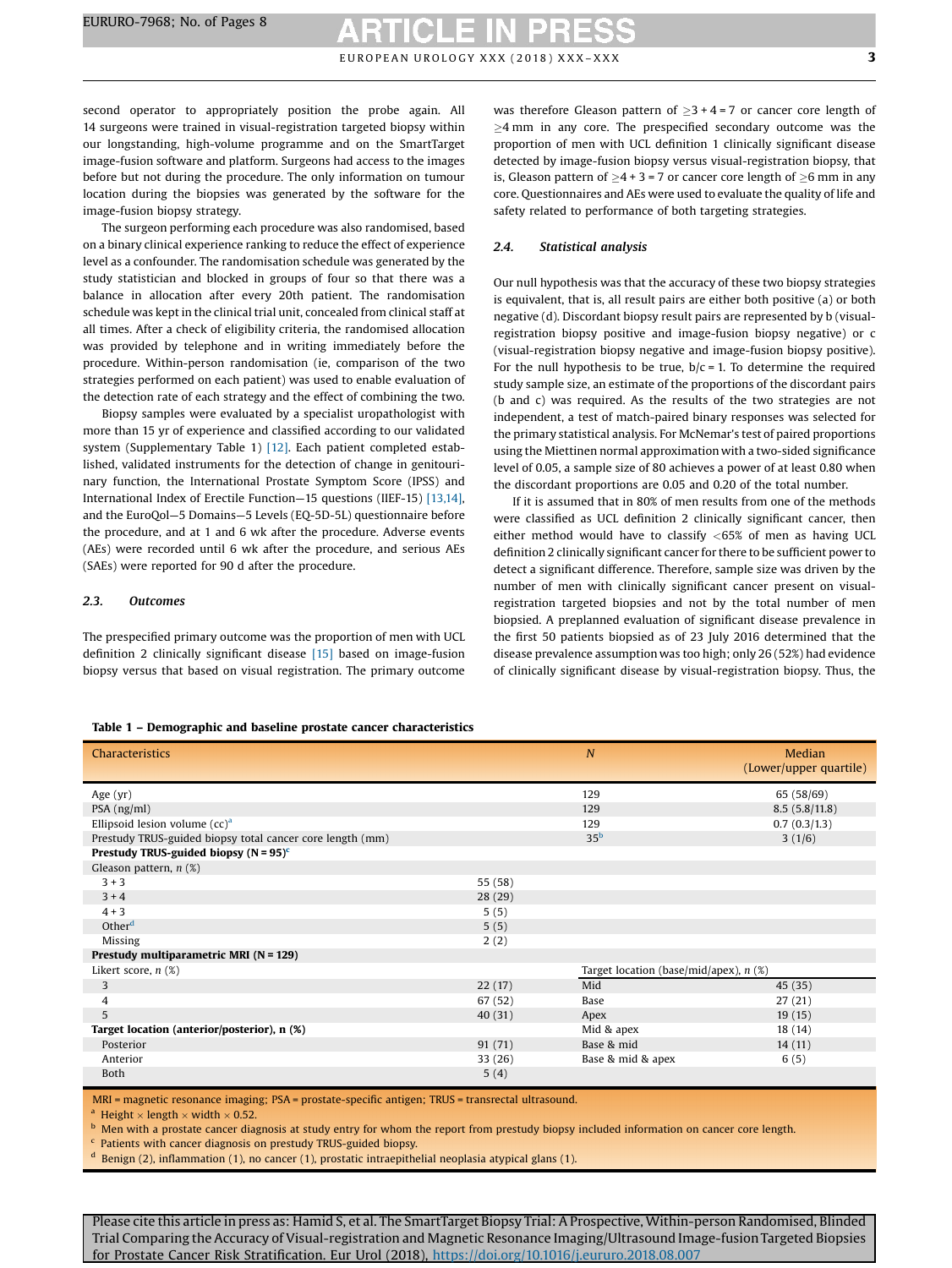

**4** EUROPEAN UROLOGY XXX (2018) XXX-XXX



sample size was increased to at least 128 men with both biopsy strategies.

Primary and secondary outcome analyses were conducted on a perpatient basis using SAS (v9.4). All patients who underwent biopsies by both strategies were included in the primary and secondary outcome analyses.

### 3. Results

Between 14 November 2014 and 23 September 2016, 341 patients were screened for the study, 141 were enrolled, and 129 underwent both visual-registration and image-fusion biopsies and were analysed for the primary and secondary endpoints. Baseline and demographic characteristics are shown in [Table](#page-2-0) 1. The reasons for randomisation without completion of both biopsies for the other 12 men are provided in Figure 1.

UCL definition 2 PC was detected using both biopsy strategies combined in 93/129 (72%) men [\(Table](#page-4-0) 2). Each strategy detected 80/93 (86%;  $p = 1$ ) of these significant cancers with an overall detection rate of 80/129 (62%). Each method identified 13 cancers that the other missed. The combination of the two methods resulted in a 14% (13/93 cases) improvement in the detection of clinically significant PC. Post hoc analysis of this difference showed it to be statistically significant (95% confidence interval: 7.6–22.5). UCL definition 1 PC was detected in 66/129 (51%) men. Of these 66 men, 52 (79%) were identified by visual-registra-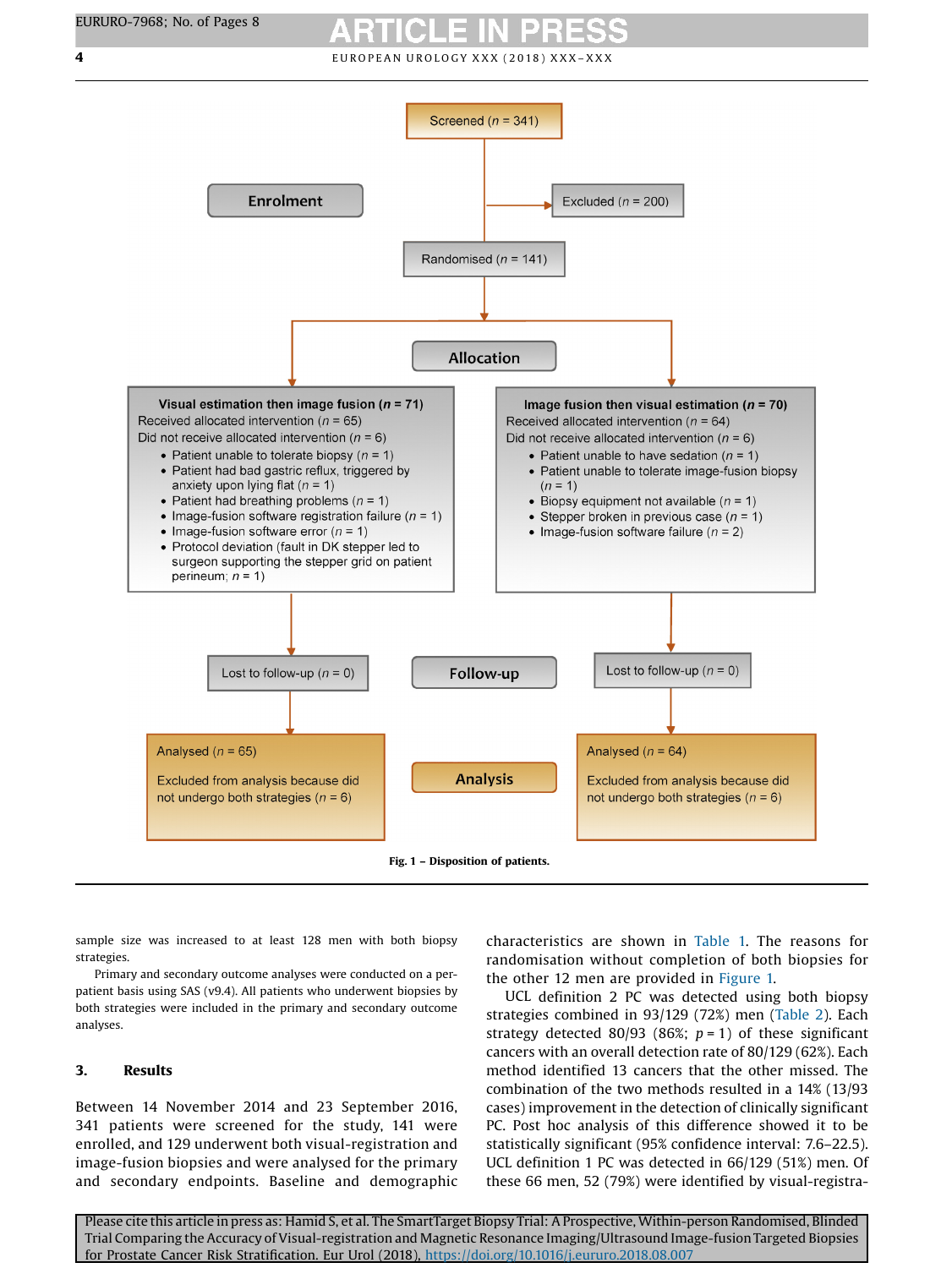## E U RO PEAN UROLOGY XXX (2018) XXX-XXX 5

### <span id="page-4-0"></span>Table 2 – Clinically significant prostate cancer detection

|                                                        |          | Visual-registration targeting |          |              |
|--------------------------------------------------------|----------|-------------------------------|----------|--------------|
|                                                        |          | <b>Negative</b>               | Positive | <b>Total</b> |
| Definition 2 classification (primary endpoint)         |          |                               |          |              |
| Image-fusion targeting                                 | Negative | 36                            | 13       | 49           |
|                                                        | Positive | 13                            | 67       | 80           |
|                                                        | Total    | 49                            | 80       | 129          |
| Definition 1 classification (secondary endpoint)       |          |                               |          |              |
| Image-fusion Targeting                                 | Negative | 63                            | 18       | 81           |
|                                                        | Positive | 14                            | 34       | 48           |
|                                                        | Total    | 77                            | 52       | 129          |
| Definition 3 classification (Gleason $\geq$ 3 + 4 = 7) |          |                               |          |              |
| Image-fusion targeting                                 | Negative | 46                            | 13       | 59           |
|                                                        | Positive | 12                            | 58       | 70           |
|                                                        | Total    | 58                            | 71       | 129          |

tion targeting and 48 (73%) by image-fusion targeting  $(p = 0.5)$ . Image fusion detected 14 definition 1 cancers that visual-registration biopsies missed, and visual registration detected 18 definition 1 cancers that image fusion missed. A post hoc analysis in men with  $\geq$ Gleason 3 + 4 = 7 showed a similar pattern. Visual registration detected 71/83 (86%) of these cancers and image fusion 70/83 (84%) with an overall detection rate of 83/129 (64%). The combination of the two methods resulted in a 14% (12/83 cases) improvement in this population. Biopsy characteristics are summarised in Table 3. No differences in patient age, prostate-specific antigen level, total cancer core length, or lesion volume between the concordant and discordant cases was apparent (Supplementary Table 2 and Supplementary Fig. 1–4). An increase in cumulative cancer detection was seen for each additional core taken [\(Table](#page-5-0) 4).

Safety findings after the two biopsy strategies were consistent with the safety profile associated with either strategy performed alone [\[12,16\]](#page-7-0). Three patients experienced AEs related to the biopsy procedure: two patients with events (urinary retention with catheterisation for 1 wk and urinary tract infection) that were mild in severity, and one patient with moderate nausea and vomiting. No SAEs

### Table 3 – Biopsy characteristics

were reported. No statistically significant difference in patient-reported outcome scores (IPSS, IIEF-15, and EQ-5D-5L) was seen between baseline and follow-up (median [interquartile range] of follow-up of 74 [49-105] d; Supplementary Table 3 and Supplementary Fig. 5–7). Individual variation was seen in IIEF-15 scores (overall and domain specific) and in health-related quality-of-life scores measured by EQ-5D-5L (Supplementary Fig. 5–7).

### 4. Discussion

This study, which directly compared transperineal imagefusion and visual-registration biopsy strategies, found no statistically significant difference in overall detection rates of clinically significant PC. Both strategies missed clinically significant cancers detected by the other strategy and so should be used in combination to optimise cancer detection.

The recent publication of the PROMIS trial [\[1\]](#page-6-0) will increase demand from patients and policymakers to implement an mpMRI-based pathway given the degree of diagnostic superiority that was shown for this method compared with the standard of care. Moreover, the number of studies that have demonstrated increased detection of

| Characteristic                                         | Image-fusion targeting $(N = 129)$ | Visual-registration targeting $(N = 129)$ |
|--------------------------------------------------------|------------------------------------|-------------------------------------------|
| Gleason pattern, $n$ (%)                               |                                    |                                           |
| $3 + 3$                                                | 18(14)                             | 15(12)                                    |
| $3 + 4$                                                | 54 (42)                            | 57(44)                                    |
| $4 + 3$                                                | 15(12)                             | 11(9)                                     |
| Not gradable                                           | $\equiv$                           | 2(2)                                      |
| No cancer                                              | 40(31)                             | 42 (33)                                   |
| Total cancer core length (mm), median (IQR) $[n]$      | $6(0-15)$ [88]                     | $5(0-13)[90]$                             |
| Maximum cancer core length (mm), median (IQR) $[n]$    | $4(0-6)$ [129]                     | $4(0-7)$ [129]                            |
| Risk category, $n$ $(\%)$                              |                                    |                                           |
| Definition 1                                           | 48 (37)                            | 52(40)                                    |
| Definition 2                                           | 80(62)                             | 80(62)                                    |
| Positive cores out of total of 3 per strategy, $n$ (%) |                                    |                                           |
| 0                                                      | 40 (31)                            | 42 (32)                                   |
|                                                        | 21(16)                             | 25(19)                                    |
| 2                                                      | 36(28)                             | 27(21)                                    |
| 3                                                      | 42 (33)                            | 34(26)                                    |
| $IOR = interquartile range.$                           |                                    |                                           |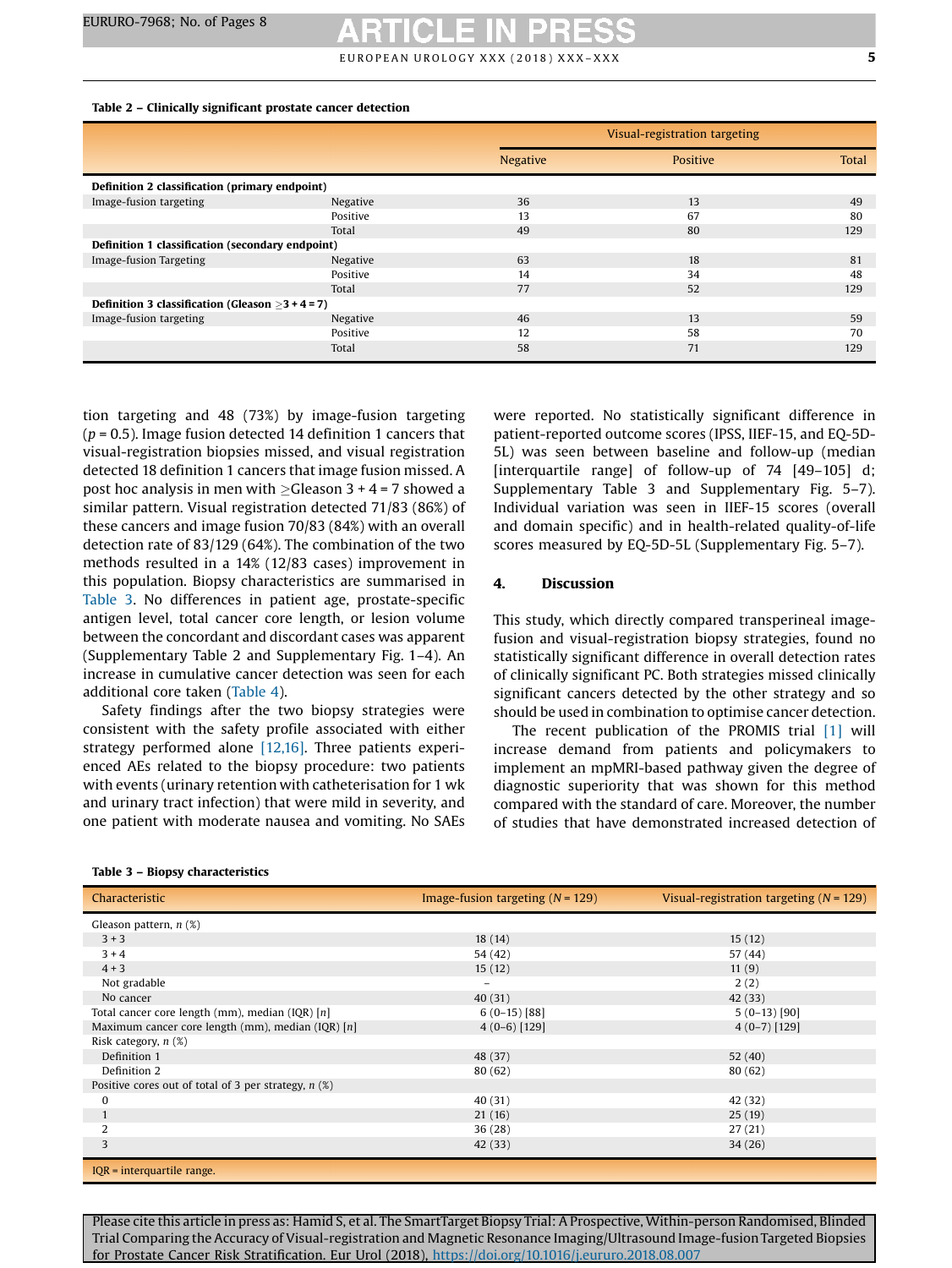## <span id="page-5-0"></span>6 **EUROPEAN UROLOGY XXX (2018) XXX-XXX**

### Table 4 – Sampling efficiency by number of needle deployments

|                                               | Sampling efficiency (%) |     |              |
|-----------------------------------------------|-------------------------|-----|--------------|
|                                               | <b>One</b>              | Two | <b>Three</b> |
| Cancer core length $\geq$ 4 mm                |                         |     |              |
| Visual registration                           | 34                      | 46  | 50           |
| Image fusion                                  | 34                      | 46  | 53           |
| Gleason score $\geq$ (3 + 4)                  |                         |     |              |
| Visual registration                           | 36                      | 49  | 55           |
| Image fusion                                  | 40                      | 45  | 55           |
| Clinically significant disease (definition 2) |                         |     |              |
| Visual registration                           | 43                      | 57  | 62           |
| Image fusion                                  | 46                      | 55  | 62           |

clinically significant PC using mpMRI targeting (of whatever kind) compared with TRUS-guided biopsy continues to grow [\[3,4,17,18\]](#page-6-0). The recent PRECISION randomised controlled trial demonstrated the superiority of MRI-targeted biopsies over systematic biopsies [\[19\].](#page-7-0) Omitting the systematic template biopsy and performing only targeted biopsies may have maintained high diagnostic yield for clinically significant cancer in this trial, and reduced patient and healthcare resource burden. However, the optimal method for targeting biopsies has yet to be defined.

The SmartTarget Biopsy study design had a number of important strengths. First, the paired cohort design (both strategies conducted in each patient) allowed both a comparison of detection rates between them and an evaluation of the benefits and risks of combining the two strategies. To minimise potential incorporation bias sources, we randomised the order of the two biopsy strategies for each patient and reset the equipment to a default setting before each biopsy strategy. A double-blind, parallel-group clinical trial would provide confirmation of detection rate similarity afforded for the two strategies, but a design that also assessed the additive value might be more challenging. Second, biopsy conducted by 14 urologists who were considered experienced by our senior assessors in visualregistration biopsy performance meant that the visualregistration strategy was as optimised as possible, providing a robust comparator to image fusion. However, this factor might have provided a comparison level that may, in fact, not represent performance of MRI-targeted biopsies elsewhere by urologists with less experience. Last, the careful prespecified sample size calculation and subsequent increase assured a sample size that minimised type II error, that is, with sufficient power to detect a true difference in PC detection rates between the two biopsy strategies.

Key limitation of this study included capping the biopsy sample number to three per strategy, which may have reduced detection rates for both visual registration and image fusion. This limit may also potentially confound an effect of increasing sample number with the apparent additive effect of the two strategies—the increase in detection rate for the combination of the two strategies. A parallel-group trial, which could maximise the number of needle deployments in an ethically acceptable fashion, could further distinguish the role played by each factor.

Furthermore, evaluation of only transperineal biopsy may have limited applicability to transrectal biopsy.

Although our study was conducted in a different population and using different methods, our results are consistent with those of others. Wegelin and colleagues [\[3\]](#page-6-0) published a systematic review comparing MRI in-bore targeting with a targeted biopsy utilising both visual registration and image fusion. They showed that each method had similar overall cancer detection rates. However, both MRI in bore and image fusion proved to be superior to visual registration for clinically significant cancer detection, although the confidence that we can attribute to the data was limited by the wide variability in detection rates. Among comparative studies performed in expert centres where skill-based biopsy strategies (visual registration) will be an optimal control, most reports suggest that a biopsy using some form of image registration will approximate expert performance [\[20,21\]](#page-7-0). Wysock et al.[\[21\]](#page-7-0) demonstrated some benefit associated with an imagefusion system for anterior tumours, but that study was conducted using a transrectal approach, which might have made the sampling of these tumours that were furthest away from the needle deployment subject to some systematic error. In contrast, work by Lee and colleagues [\[22\]](#page-7-0) found that the sampling of transition zone lesions (with the exception of basal lesions) yielded higher cancer detection rates when image-fusion software was used. This difference was attributed to limited registration contouring to the base or difficulty targeting the base on axial views. We found no baseline or imaging parameter that might explain the discordant cases in our study.

Cost is an important consideration but may vary widely depending on both the capital cost of the system and patient volume. A cost-benefit analysis is a complex question beyond this study's scope. However, our results suggest potential benefits of a faster learning curve and higher repeatability that may enable less experienced centres to increase throughput and achieve cancer detection rates equivalent to those of highly experienced centres.

### 5. Conclusions

Visual-registration and image-fusion targeting strategies combined had the highest detection rate for clinically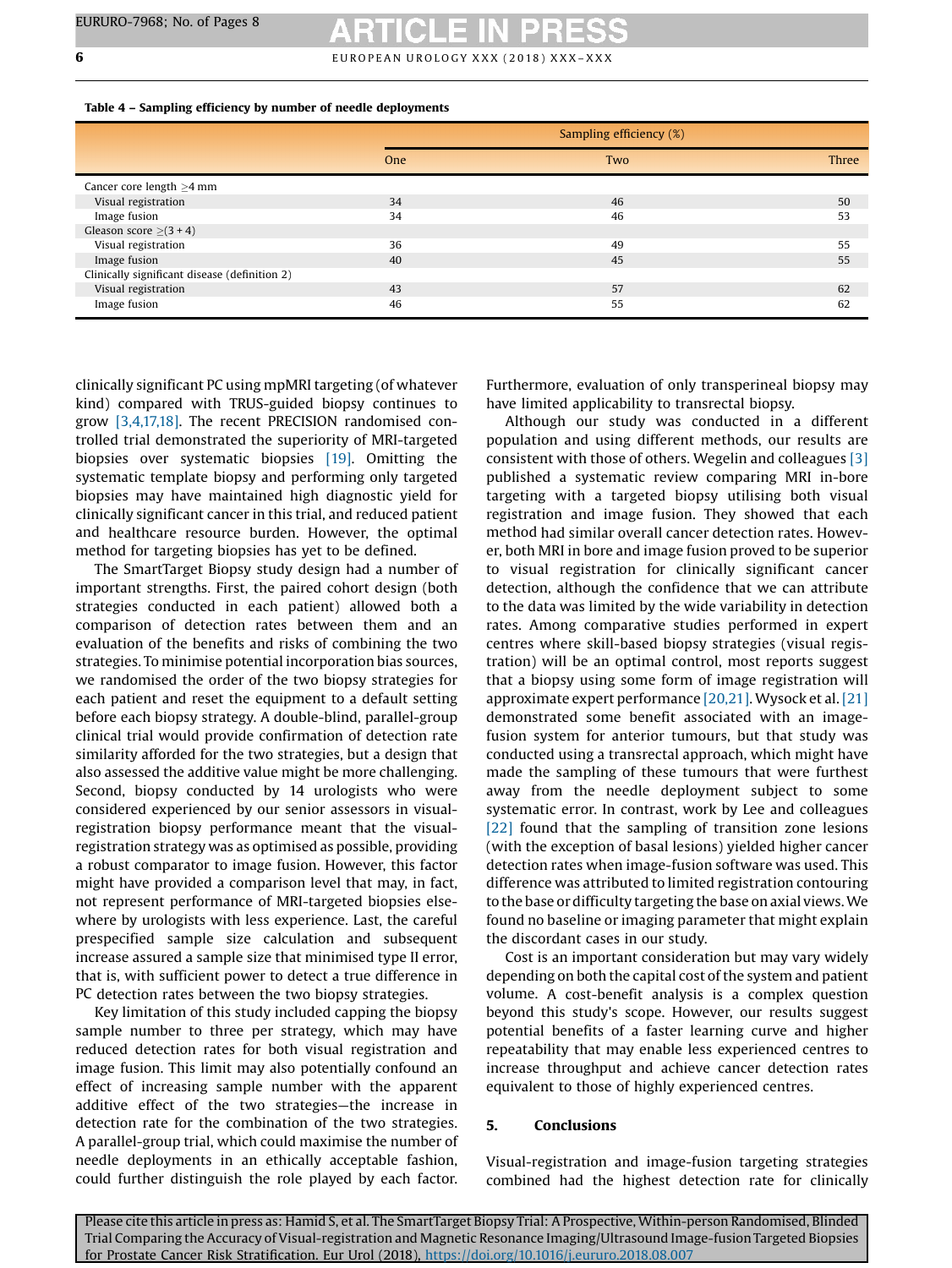### CEL. E U RO PEAN UROLOGY XXX (2018) XXX-XXX THE CONSTRUCTED A NORTH THAT A NORTH THAT A NORTH THAT A NORTH THAT A N

<span id="page-6-0"></span>significant cancers. Targeted prostate biopsy should be performed using both strategies together.

Author contributions: Hashim U. Ahmed had full access to all the data in the study and takes responsibility for the integrity of the data and the accuracy of the data analysis.

Study concept and design: Ahmed, Emberton, Moore, Donaldson, Willis, van der Meulen.

Acquisition of data: Donaldson, Hamid, Punwani, Sidhu, Freeman, McCartan, Rodell, Villarini, Bonmati.

Analysis and interpretation of data: Hamid, Donaldson, Rodell, Villarini, Bonmati, Hu, Martin, van der Meulen, Williams, Brew-Graves, Emberton, Ahmed.

Drafting of the manuscript: Hamid, Emberton, Ahmed.

Critical revision of the manuscript for important intellectual content: Donaldson, Hu, Rodell, Villarini, Bonmati, Tranter, Punwani, Sidhu, Willis, van der Meulen, Hawkes, McCartan, Potyka, Williams, Brew-Graves, Freeman, Moore, Barratt.

Statistical analysis: Williams.

Obtaining funding: Emberton, Moore, Ahmed, Barratt, van der Meulen. Administrative, technical, or material support: Tranter, McCartan, Potyka, Brew-Graves, Rodell, Villarini, Bonmati.

Supervision: Ahmed, Emberton, Barratt, Hu.

Other: Hu and Barratt are the inventors of the intellectual property associated with the SmartTarget software. Barratt, Hu, Bonmati, Rodell, and Martin designed and built the SmartTarget guidance system used in this study.

Financial disclosures: Hashim U. Ahmed certifies that all conflicts of interest, including specific financial interests and relationships and affiliations relevant to the subject matter or materials discussed in the manuscript (eg, employment/affiliation, grants or funding, consultancies, honoraria, stock ownership or options, expert testimony, royalties, or patents filed, received, or pending) are the following: Barratt is a shareholder, director, and chief scientific officer for SmartTarget Ltd (a UK-registered spin-out company of the Centre for Medical Image Computing at University College London, which is commercialising the image guidance device used in the submitted work) and is the inventor named on two patents owned by SmartTarget Ltd (one issued and one pending). University College London also received equity in SmartTarget Ltd for the licensing of these patents. Hu is a shareholder in SmartTarget. Rodell is an employee of SmartTarget Ltd. Bonmati has received personal fees for consultancy from SmartTarget Ltd. Hawkes is a scientific advisor to SmartTarget Ltd and is cofounder, director, and shareholder of IXICO Plc. Barratt, Hawkes, Emberton, and Ahmed received grant funding for this project from the Health Innovation Challenge Fund, a partnership between the Wellcome Trust and the UK Department of Health. Emberton also reports receipt of personal fees and nonfinancial support from Exact Imaging; grant funding, personal fees, and nonfinancial support from Profound Medical Inc. and SonaCare Medical Inc.; grant funding, nonfinancial support, and other funding from Sophiris Bio Inc.; and grant funding, personal fees, nonfinancial support, and other funding from Steba Biotech SA. Ahmed also reports receipt of grant funding and personal fees from SonaCare Medical Inc. and Sophiris Bio Inc., and grant funding from Trod Medical, Prostate Cancer UK, the Wellcome Trust, the MRC (UK), and NHS England. Punwani reports receiving personal fees from Sophiris Bio Inc. Moore receives funding from Prostate Cancer UK, the Movember Foundation, Institute for Cancer Vaccines and Immunology, and the National Institute for Health Research (NIHR) for research in PC diagnosis, active surveillance, and treatment outcomes. Hawkes, Punwani, and Emberton receive research support from the UK's NIHR UCLH/UCL Biomedical Research Centre, and Ahmed receives research support from the UK's NIHR Imperial

Biomedical Research Centre. Hawkes and Emberton are NIHR senior investigators.

Funding/Support and role of the sponsor: This study was funded by the Health Innovation Challenge Fund, Wellcome Trust, and UK Department of Health. The funders of the study had no role in study design, data collection, data analysis, data interpretation, or writing of the report.

Acknowledgements: We thank the patients who agreed to take part in this study. We thank Anne McDonough, a professional medical writer funded by the UCLH NHS Foundation Trust, for assistance with preparation of this manuscript. This publication presents independent research commissioned by the Health Innovation Challenge Fund (HICF-T4-310), a parallel funding partnership between the Wellcome Trust and the Department of Health. The views expressed in this publication are those of the authors and not necessarily those of the Wellcome Trust or the Department of Health.

### Appendix A. Supplementary data

Supplementary data associated with this article can be found, in the online version, at [https://doi.org/10.1016/j.](http://dx.doi.org/10.1016/j.eururo.2018.08.007) [eururo.2018.08.007.](http://dx.doi.org/10.1016/j.eururo.2018.08.007)

### References

- [1] Ahmed HU, El-Shater Bosaily A, Brown LC, et al. [Diagnostic](http://refhub.elsevier.com/S0302-2838(18)30592-X/sbref0115) accuracy of [multi-parametric](http://refhub.elsevier.com/S0302-2838(18)30592-X/sbref0115) MRI and TRUS biopsy in prostate cancer (PRO-MIS): a paired validating confirmatory study. Lancet [2017;389:815](http://refhub.elsevier.com/S0302-2838(18)30592-X/sbref0115)– [22.](http://refhub.elsevier.com/S0302-2838(18)30592-X/sbref0115)
- [2] Fütterer JJ, Briganti A, De [Visschere](http://refhub.elsevier.com/S0302-2838(18)30592-X/sbref0120) P, et al. Can clinically significant prostate cancer be detected with [multiparametric](http://refhub.elsevier.com/S0302-2838(18)30592-X/sbref0120) magnetic resonance imaging?. A [systematic](http://refhub.elsevier.com/S0302-2838(18)30592-X/sbref0120) review of the literature. Eur Urol [2015;68:1045](http://refhub.elsevier.com/S0302-2838(18)30592-X/sbref0120)–53.
- [3] Wegelin O, van Melick HH, Hooft L, et al. [Comparing](http://refhub.elsevier.com/S0302-2838(18)30592-X/sbref0125) three different techniques for magnetic resonance [imaging-targeted](http://refhub.elsevier.com/S0302-2838(18)30592-X/sbref0125) prostate biopsies: a [systematic](http://refhub.elsevier.com/S0302-2838(18)30592-X/sbref0125) review of in-bore versus magnetic resonance [imaging-transrectal](http://refhub.elsevier.com/S0302-2838(18)30592-X/sbref0125) ultrasound fusion versus cognitive registration. Is there a preferred technique? Eur Urol [2017;71:517](http://refhub.elsevier.com/S0302-2838(18)30592-X/sbref0125)–53.
- [4] Valerio M, [Donaldson](http://refhub.elsevier.com/S0302-2838(18)30592-X/sbref0130) I, Emberton M, et al. Detection of clinically significant prostate cancer using magnetic resonance [imaging-ul](http://refhub.elsevier.com/S0302-2838(18)30592-X/sbref0130)trasound fusion targeted biopsy: a [systematic](http://refhub.elsevier.com/S0302-2838(18)30592-X/sbref0130) review. Eur Urol [2015;68:8](http://refhub.elsevier.com/S0302-2838(18)30592-X/sbref0130)–19.
- [5] Bonmati E, Hu Y, Villarini B, et al. [Technical](http://refhub.elsevier.com/S0302-2838(18)30592-X/sbref0135) note: Error metrics for estimating the accuracy of [needle/instrument](http://refhub.elsevier.com/S0302-2838(18)30592-X/sbref0135) placement during transperineal magnetic [resonance/ultrasound-guided](http://refhub.elsevier.com/S0302-2838(18)30592-X/sbref0135) prostate [interventions.](http://refhub.elsevier.com/S0302-2838(18)30592-X/sbref0135) Med Phys 2018;45:1408–14.
- [6] Ergina PL, Barkun JS, [McCulloch](http://refhub.elsevier.com/S0302-2838(18)30592-X/sbref0140) P, Cook JA, Altman DG, IDEAL Group. IDEAL framework for surgical innovation 2: [observational](http://refhub.elsevier.com/S0302-2838(18)30592-X/sbref0140) studies in the exploration and assessment stages. BMJ [2013;346:f3011.](http://refhub.elsevier.com/S0302-2838(18)30592-X/sbref0140)
- [7] Muller BG, Fütterer JJ, Gupta RT, et al. The role of [magnetic](http://refhub.elsevier.com/S0302-2838(18)30592-X/sbref0145) resonance imaging (MRI) in focal therapy for [prostate](http://refhub.elsevier.com/S0302-2838(18)30592-X/sbref0145) cancer: recommendations from a consensus panel. BJU Int [2014;113:218](http://refhub.elsevier.com/S0302-2838(18)30592-X/sbref0145)–27.
- [8] [Kirkham](http://refhub.elsevier.com/S0302-2838(18)30592-X/sbref0150) AP, Haslam P, Keanie JY, et al. Prostate MRI: Who, when, and how? Report from a UK [consensus](http://refhub.elsevier.com/S0302-2838(18)30592-X/sbref0150) meeting. Clin Radiol [2013;68:1016](http://refhub.elsevier.com/S0302-2838(18)30592-X/sbref0150)–23.
- [9] Barentsz JO, [Richenberg](http://refhub.elsevier.com/S0302-2838(18)30592-X/sbref0155) J, Clements R, et al. ESUR prostate MR guidelines 2012. Eur Radiol [2012;22:746](http://refhub.elsevier.com/S0302-2838(18)30592-X/sbref0155)–57.
- [10] [Rosenkrantz](http://refhub.elsevier.com/S0302-2838(18)30592-X/sbref0160) AB, Lim RP, Haghighi M, Somberg MB, Babb JS, Taneja SS. Comparison of interreader [reproducibility](http://refhub.elsevier.com/S0302-2838(18)30592-X/sbref0160) of the prostate imaging reporting and data system and Likert scales for [evaluation](http://refhub.elsevier.com/S0302-2838(18)30592-X/sbref0160) of [multiparametric](http://refhub.elsevier.com/S0302-2838(18)30592-X/sbref0160) prostate MRI. AJR Am J Roentgenol 2013;201: [W612](http://refhub.elsevier.com/S0302-2838(18)30592-X/sbref0160)–8.